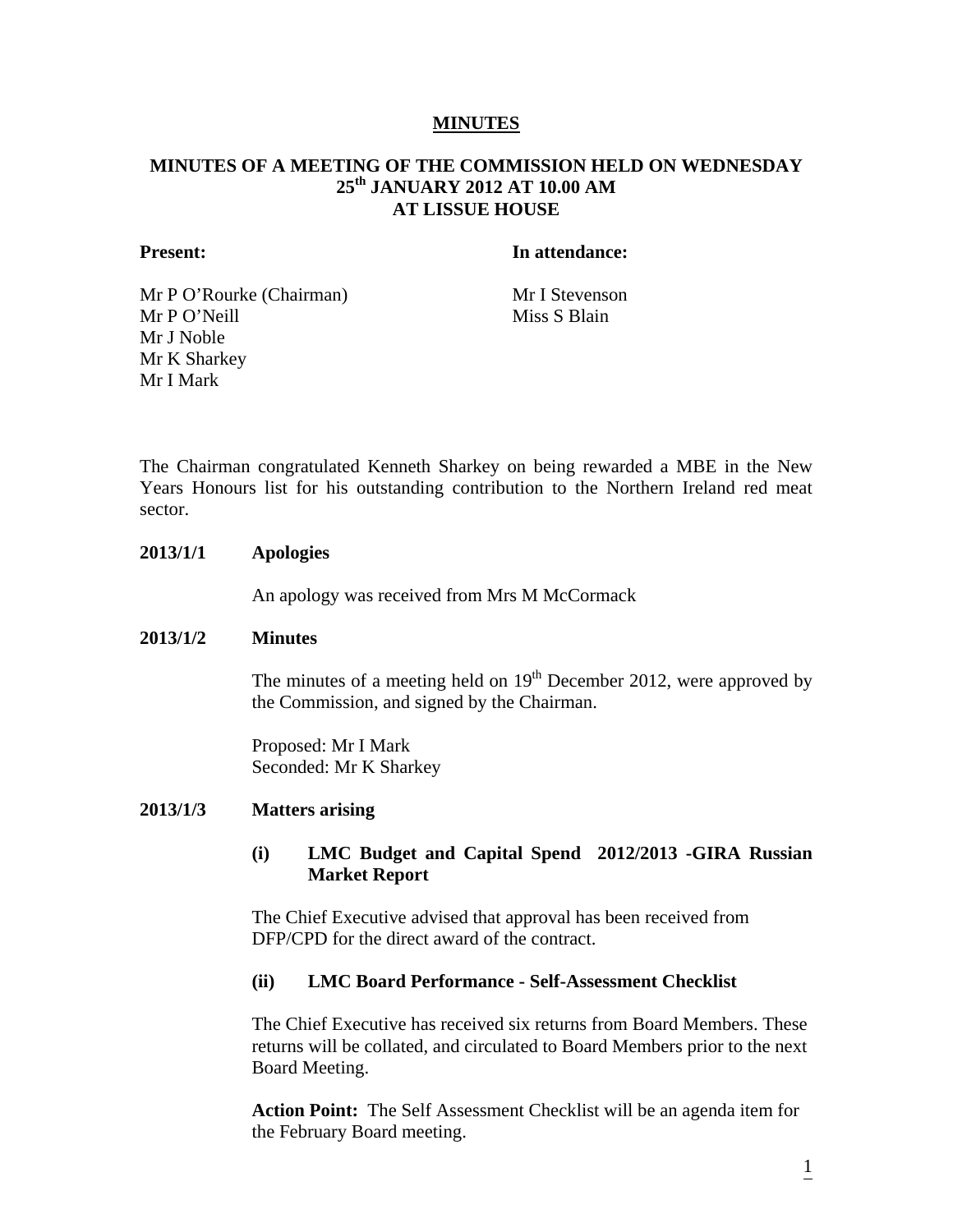# **2013/1/4 Chairman's Report**

The Chairman reported on meetings he had attended since the last Board Meeting.

# **(i) Presentation to Newry & Mourne District Council**

The Chairman updated the Board on a presentation he made to Newry  $\&$ Mourne District Council, regarding LMC and its activities

# **(ii) Meeting with K Morrison (DARD)**

The Chairman reported to the Board on a meeting he had with K Morrison regarding outstanding items from the LMC Review Implementation Group Meetings post-review.

 **Action Point:** The Chairman is to organise a meeting with the DARD Minister. AME should be an agenda item.

 **Action Point:** The Chairman is to advise DARD to re-advertise Mr J Noble's position, when his term on the Board ends in early 2014. Audit/Finance experience is to be requested to be added to the Job Description.

 *Withheld – Commercially Sensitive* 

*P O'Neill left the meeting at 11.30am* 

# **2013/1/5 Chief Executive's Report**

# **(i) FQAS Board Meeting**

The extension of the current NIFCC Contract was discussed by the Board.

 **Action Point:** The Board agreed to extend the current NIFCC contract for a year, with the option to extend for a further year.

# **(ii) Assured Food Standards – Annual Fee**

AFS has proposed an increased fee, and an annual inflationary increase.

 **Action Point:** The Chief Executive is to discuss the AFS proposition with other devolved regions, and then respond to AFS.